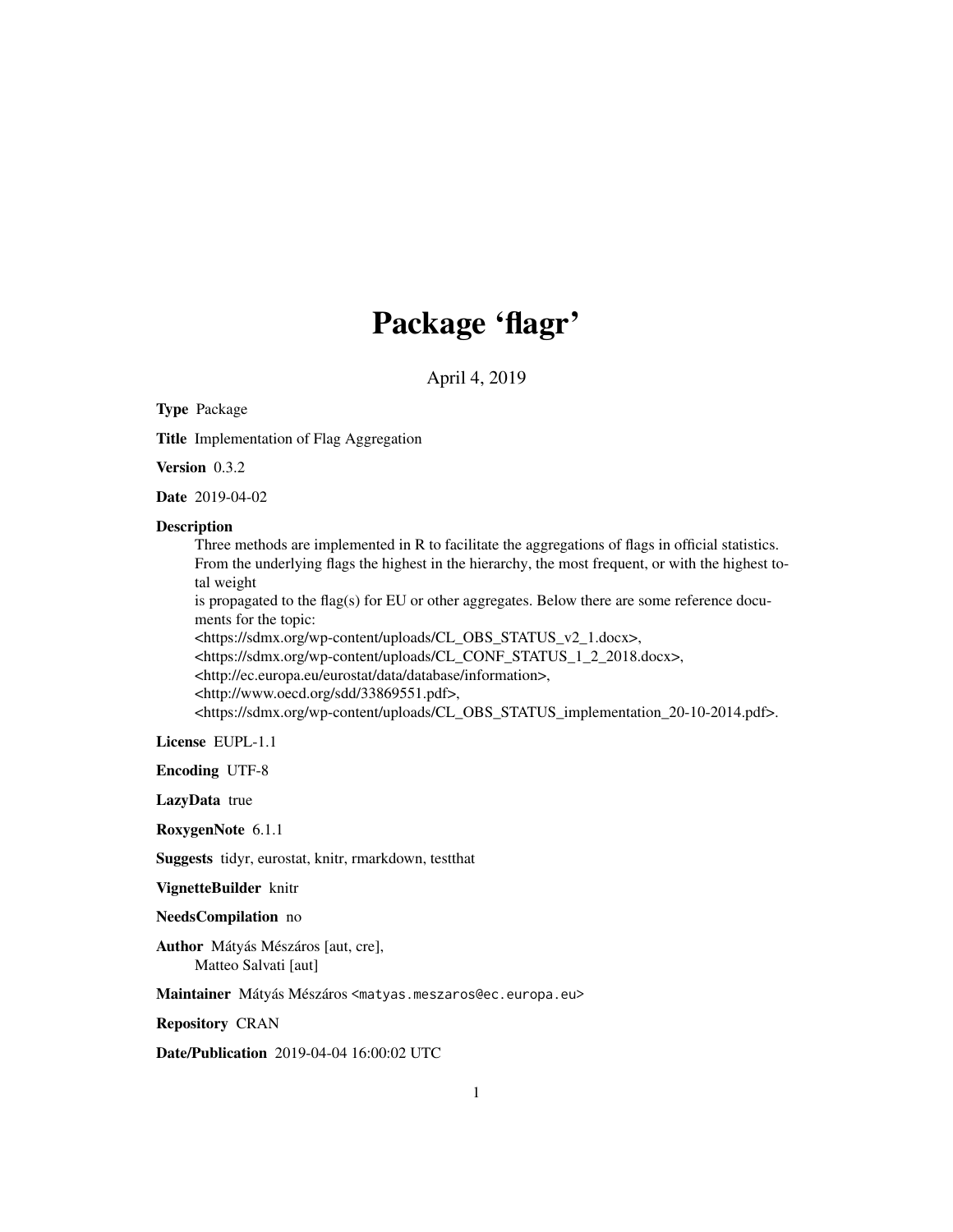### <span id="page-1-0"></span>R topics documented:

| Index | -8 |
|-------|----|
|       |    |
|       |    |
|       |    |
|       |    |
|       |    |
|       |    |

<span id="page-1-1"></span>flag\_divide *Assignment of the weights for the multiple flags*

#### Description

This function is used when a single value has multiple flags. The same weight is repeated for each single character.

#### Usage

flag\_divide(x)

#### Arguments

x A vector with two items. The first item is a string of flags with several characters, the second is a single numerical value of the weight.

#### Value

flag\_divide returns a character matrix with the flags as single characters as the first column and the weight is repeated as the second column. The length of the list is equal to the length of the string of flags.

#### See Also

[flag\\_weighted](#page-3-1)

#### Examples

```
flags <- tidyr::spread(test_data[, c(1:3)], key = time, value = flags)
weights <- tidyr::spread(test_data[, c(1, 3:4)], key = time, value = values)
input <- as.data.frame(cbind(flags[,5],weights[,5]),stringsAsFactors = FALSE)[!is.na(flags[,5]),]
```

```
do.call(rbind, apply(input,1,flag_divide))
```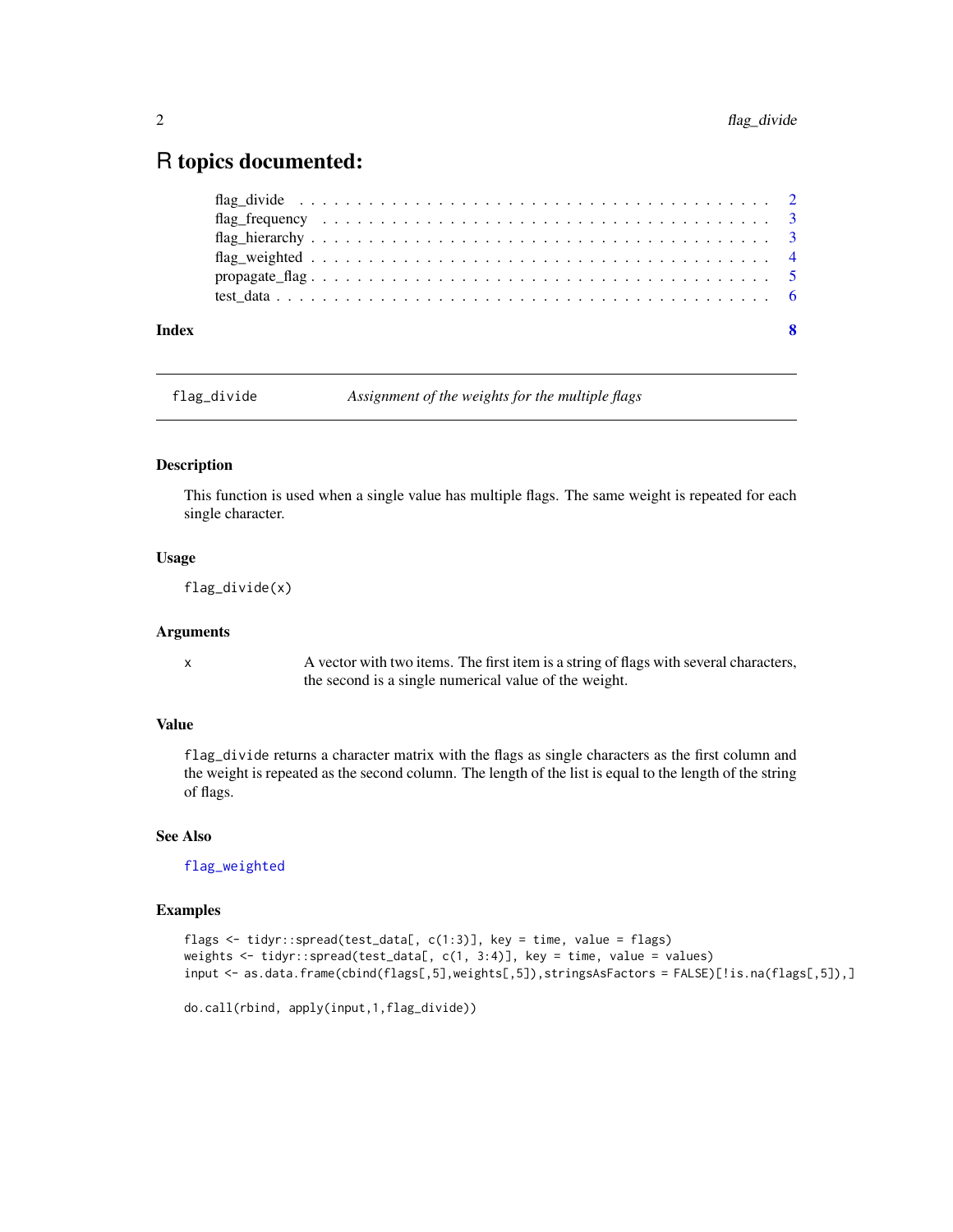<span id="page-2-2"></span><span id="page-2-0"></span>

#### Description

Flag aggregation by the frequency count method

#### Usage

```
flag_frequency(f)
```
#### Arguments

f A vector of flags containing the flags of a series for a given period.

#### Value

flag\_frequency returns a character with a single character flag in case the highest frequency count is unique, or multiple character in case there are several flags with the highest frequency count.

#### Examples

```
flag_frequency(c("pe","b","p","p","u","e","d"))
flag_frequency(c("pe","b","p","p","eu","e","d"))
```

```
flags <- tidyr::spread(test_data[, c(1:3)], key = time, value = flags)
flag_frequency(flags[,5])
apply(flags[, c(2:ncol(flags))],2, flag_frequency)
```
<span id="page-2-1"></span>flag\_hierarchy *Flag aggregation by the hierarchical inheritance method*

#### Description

Flag aggregation by the hierarchical inheritance method

#### Usage

```
flag_hierarchy(f, flag_list)
```
#### Arguments

|           | A vector of flags containing the flags of a series for a given set of flags. |
|-----------|------------------------------------------------------------------------------|
| flag_list | The predefined hierarchy of allowed flags as a vector of single characters.  |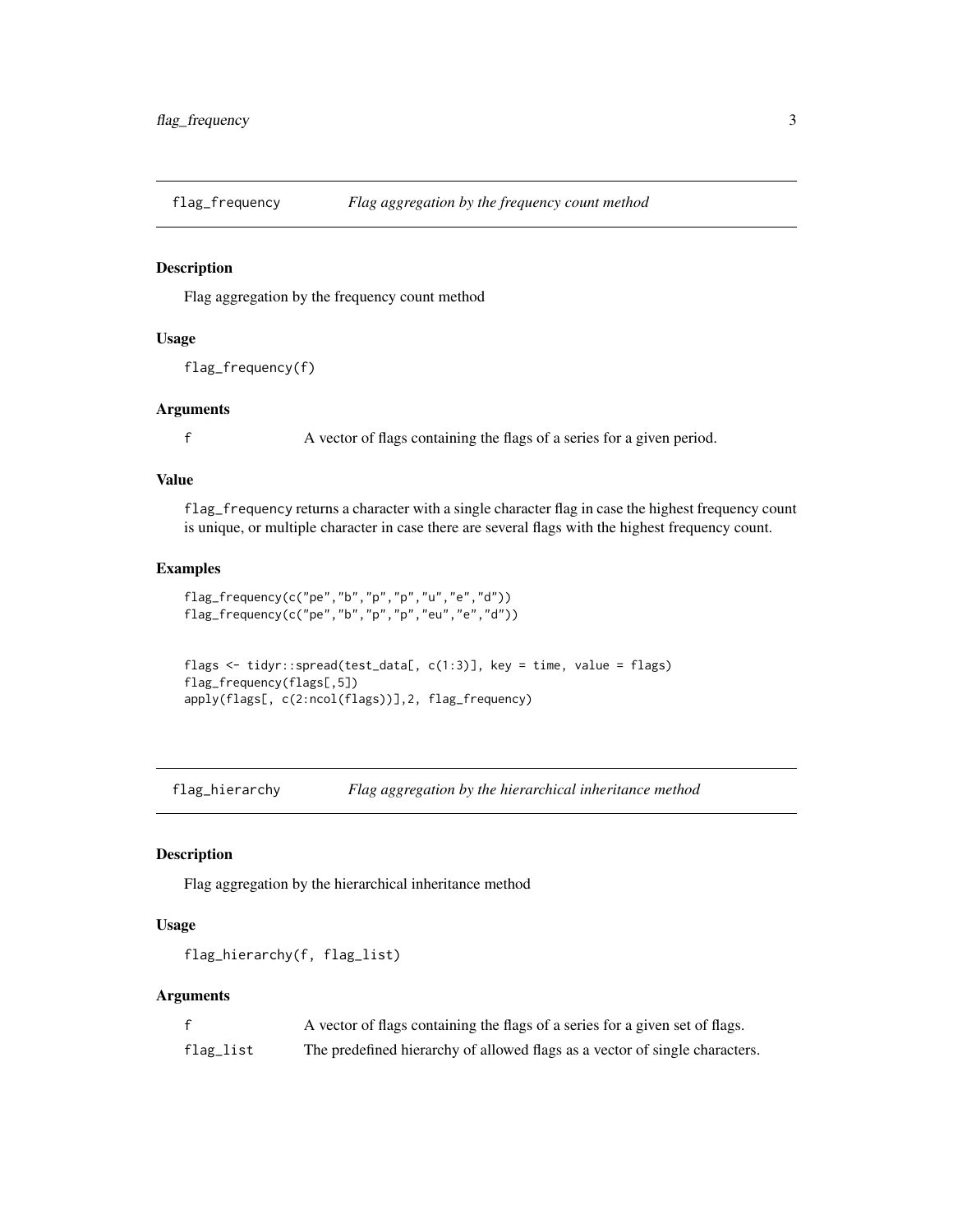#### <span id="page-3-0"></span>Value

flag\_hierarchy returns the flag as single character that is the highest place in the predifined hierarchy order for the given set of flags.

#### Examples

```
flag_hierarchy(c("p","b","s","b","u","e","b"), flag_list = c("e","s","t"))
flag_hierarchy(c("p","b","s","c","u","d"), flag_list = c("e","s","t"))
flags <- tidyr::spread(test_data[, c(1:3)], key = time, value = flags)
flag_hierarchy(flags[,4],flag_list = c("p","b","s","c","u","e","d"))
apply(flags[, c(2:ncol(flags))],2, flag_hierarchy, flag_list = c("p","b","s","c","u","e","d"))
```
<span id="page-3-1"></span>flag\_weighted *Flag aggregation by the weighted frequency method*

#### Description

This method can be used when you want to derive the flag of an aggregate that is a weighted average, index, quantile, etc.

#### Usage

```
flag_weighted(i, f, w)
```
#### Arguments

| i            | An integer column identifier of data frame or a matrix containing the flags and<br>weights used to derived the flag for the aggregates. |
|--------------|-----------------------------------------------------------------------------------------------------------------------------------------|
| $\mathbf{f}$ | A data frame or a matrix containing the flags of the series (one column per pe-<br>riod)                                                |
| W            | A data frame or a matrix with same size and dimesion as f containing the corre-<br>sponding weights for each flags.                     |

#### Value

flag\_weighted Returns a character vector with the flag that has the highest weighted frequency or multiple flags in alphabetical order (in case there are more than one flag with the same highest weight) as the first value, and the sum of weights for the given flag(s) as the second value for the given columns of f,w defined by the parameter i.

#### See Also

[flag\\_divide](#page-1-1)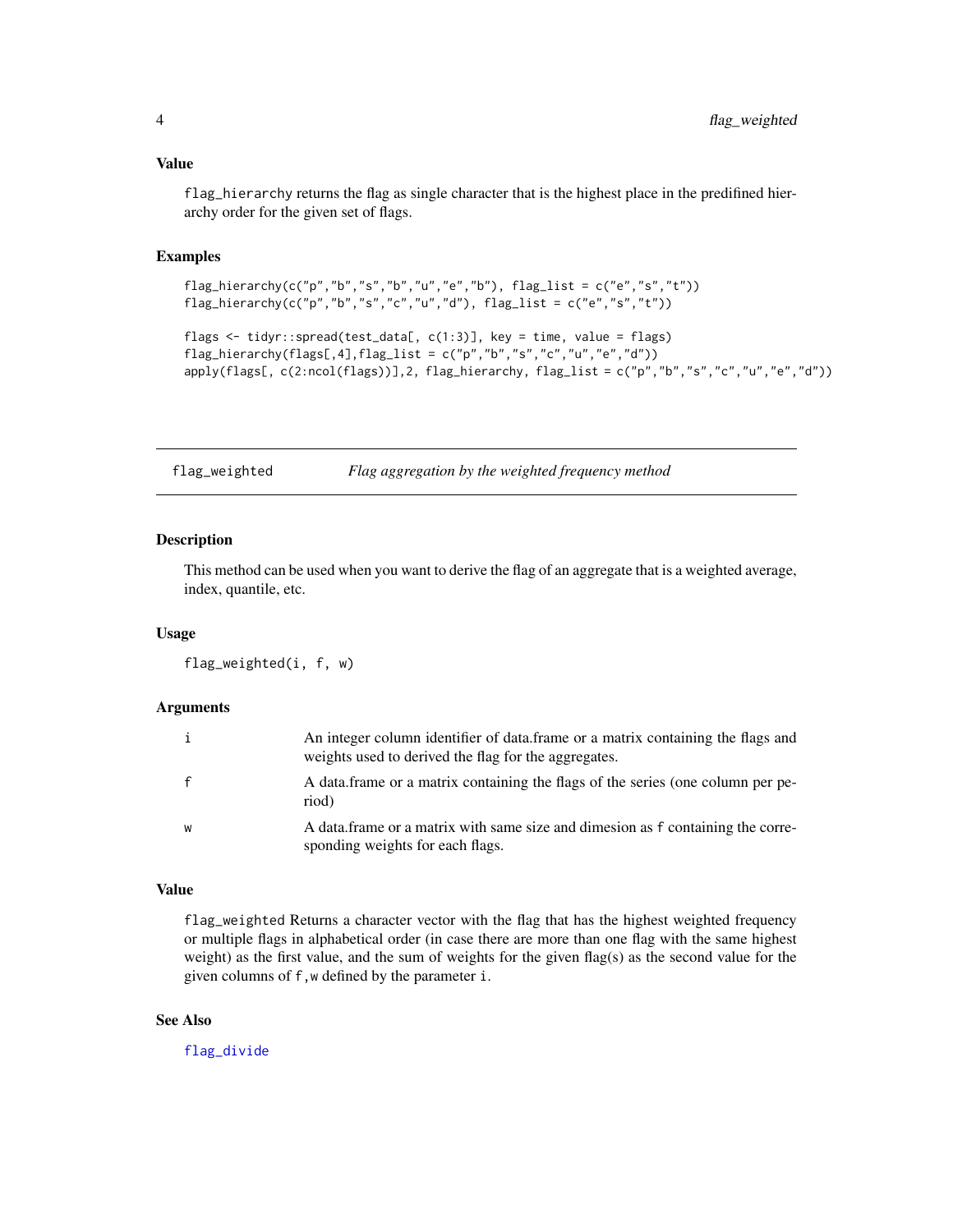#### <span id="page-4-0"></span>propagate\_flag 5

#### Examples

```
flag_weighted(1,
              data.frame(f=c("pe","b","p","p","u","e","d"), stringsAsFactors = FALSE),
              data.frame(w=c(10,3,7,12,31,9,54)))
flag_weighted(1,
              data.frame(f=c("pe","b","p","p","up","e","d"), stringsAsFactors = FALSE),
              data.frame(w=c(10,3,7,12,31,9,54)))
flag_weighted(1,
              data.frame(f=c("pe",NA,"pe",NA,NA,"d"), stringsAsFactors = FALSE),
              data.frame(w=c(10,3,7,12,31,9)))
flags <- tidyr::spread(test_data[, c(1:3)], key = time, value = flags)
weights <- tidyr::spread(test_data[, c(1, 3:4)], key = time, value = values)
flag_weighted(7,flags[, c(2:ncol(flags))],weights[, c(2:ncol(weights))])
weights<-apply(weights[, c(2:ncol(weights))],2,function(x) x/sum(x,na.rm=TRUE))
weights[is.na(weights)] <- 0
flags<-flags[, c(2:ncol(flags))]
```

```
sapply(1:ncol(flags),flag_weighted,f=flags,w=weights)
```
propagate\_flag *Derive flags for an aggregates using diffrent methods*

#### Description

The wrapper function to use the different method and provide a structured return value independently from the method used.

#### Usage

```
propagate_flag(flags, method = "", codelist = NULL, flag_weights = 0,
  threshold = 0.5)
```
#### Arguments

| flags        | A data frame or a matrix containing the flags of the series (one column per pe-<br>riod) without row identifiers (e.g. country code).                                                                                                                                                                              |
|--------------|--------------------------------------------------------------------------------------------------------------------------------------------------------------------------------------------------------------------------------------------------------------------------------------------------------------------|
| method       | A string contains the method to to derive the flag for the aggregate. It can take<br>the value, "hierarchy", "frequency" or "weighted".                                                                                                                                                                            |
| codelist     | A string or character vector defining the list of acceptable flags in case the<br>method "hierarchy" is chosen. In case of the string equals to "estat" or "sdmx"<br>then the predefined standard Eurostat and SDMX codelist is used, otherwise the<br>characters in the sring will define the hierarchical order. |
| flag_weights | A data frame or a matrix containing the corresponding weights of the series (one<br>column per period) without row identifiers (e.g. country code). It has the same<br>size and dimesion as the flags parameter.                                                                                                   |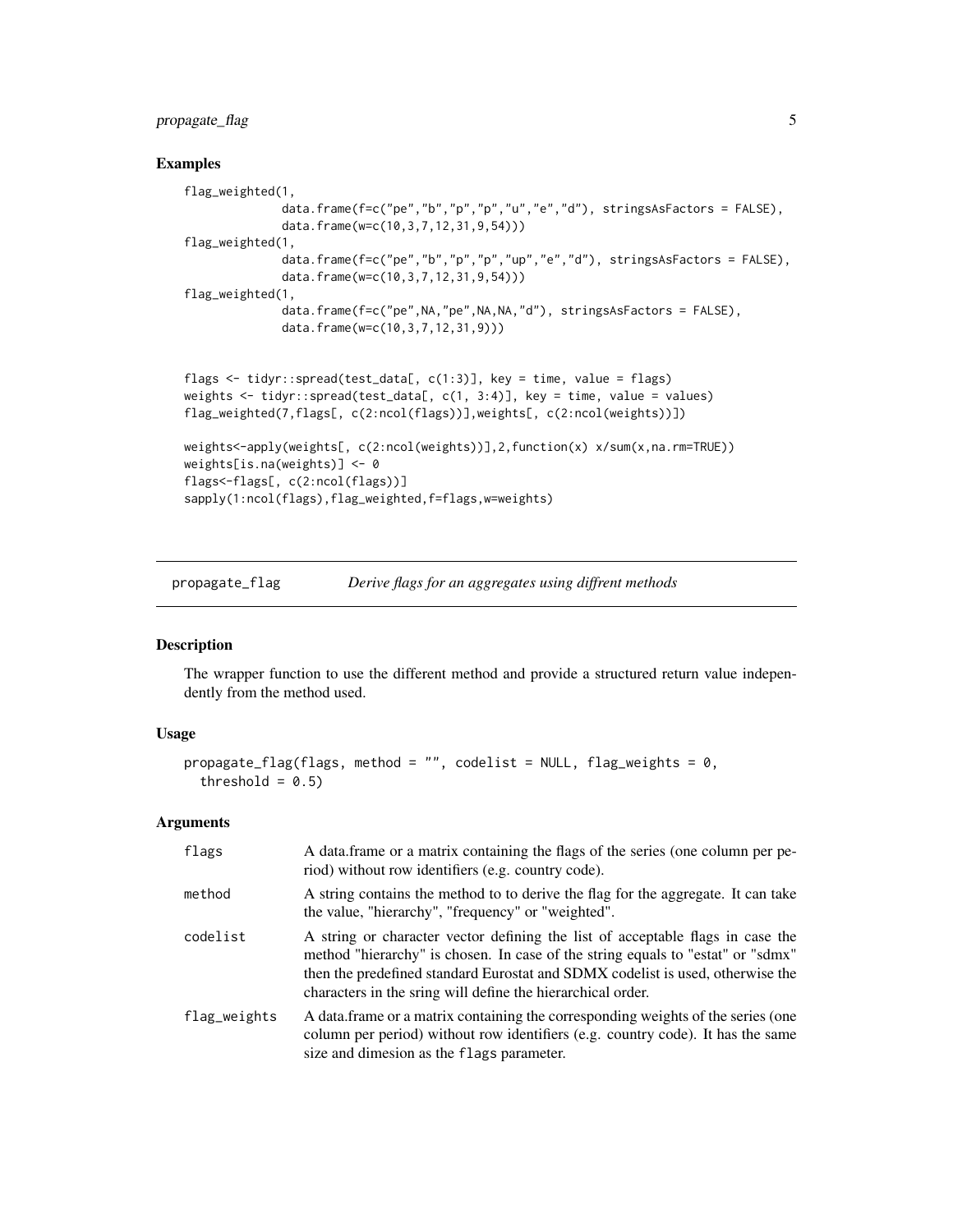<span id="page-5-0"></span>

| threshold | The threshold which above the should be the waights in order the aggregate to |
|-----------|-------------------------------------------------------------------------------|
|           | receive a flag. Defalut value is 0.5, but can be changed to any value.        |

#### Value

propagate\_flag returns a list with the same size as the number of periods (columns) in the flags parameter. In case of the methods is "hierarchy" or "frequency", then only the derived flag(s) is returned. In case of weighted it returns the flag(s) and the sum of weights if it is above the threshold, otherwise the list contains NA where the sum of weights are below the threshold.

#### See Also

[flag\\_hierarchy](#page-2-1), [flag\\_frequency](#page-2-2), [flag\\_weighted](#page-3-1)

#### Examples

```
flags \le tidyr::spread(test_data[, c(1:3)], key = time, value = flags)
weights <- tidyr::spread(test_data[, c(1, 3:4)], key = time, value = values)
propagate_flag(flags[, c(2:ncol(flags))],"hierarchy","puebscd")
propagate_flag(flags[, c(2:ncol(flags))],"hierarchy","estat")
propagate_flag(flags[, c(2:ncol(flags))],"frequency")
flags<-flags[, c(2:ncol(flags))]
weights<-weights[, c(2:ncol(weights))]
propagate_flag(flags,"weighted",flag_weights=weights)
```

```
propagate_flag(flags,"weighted",flag_weights=weights,threshold=0.1)
```

| test_data |  |
|-----------|--|
|-----------|--|

This data set is a fictive data set with fictive values and flags for testing *purposes.*

#### Description

This data set is a fictive data set with fictive values and flags for testing purposes.

#### Usage

test\_data

#### Format

A data frame with 195 rows and 4 variables:

geo 2 digit country code

flags flag of the value

time date of observation

values value of the element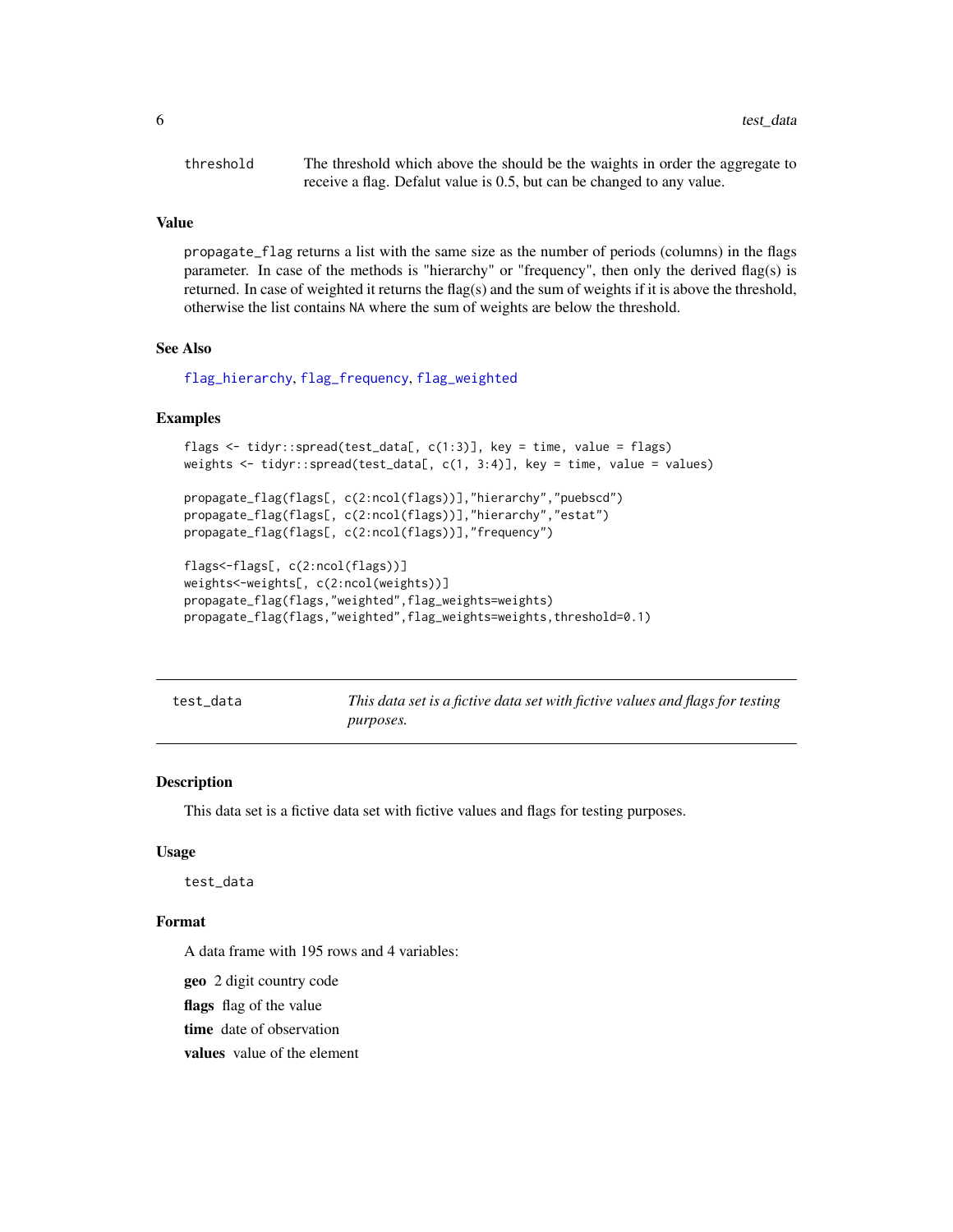test\_data 7

#### Source

The source is in \*.csv\* format also available in the package.